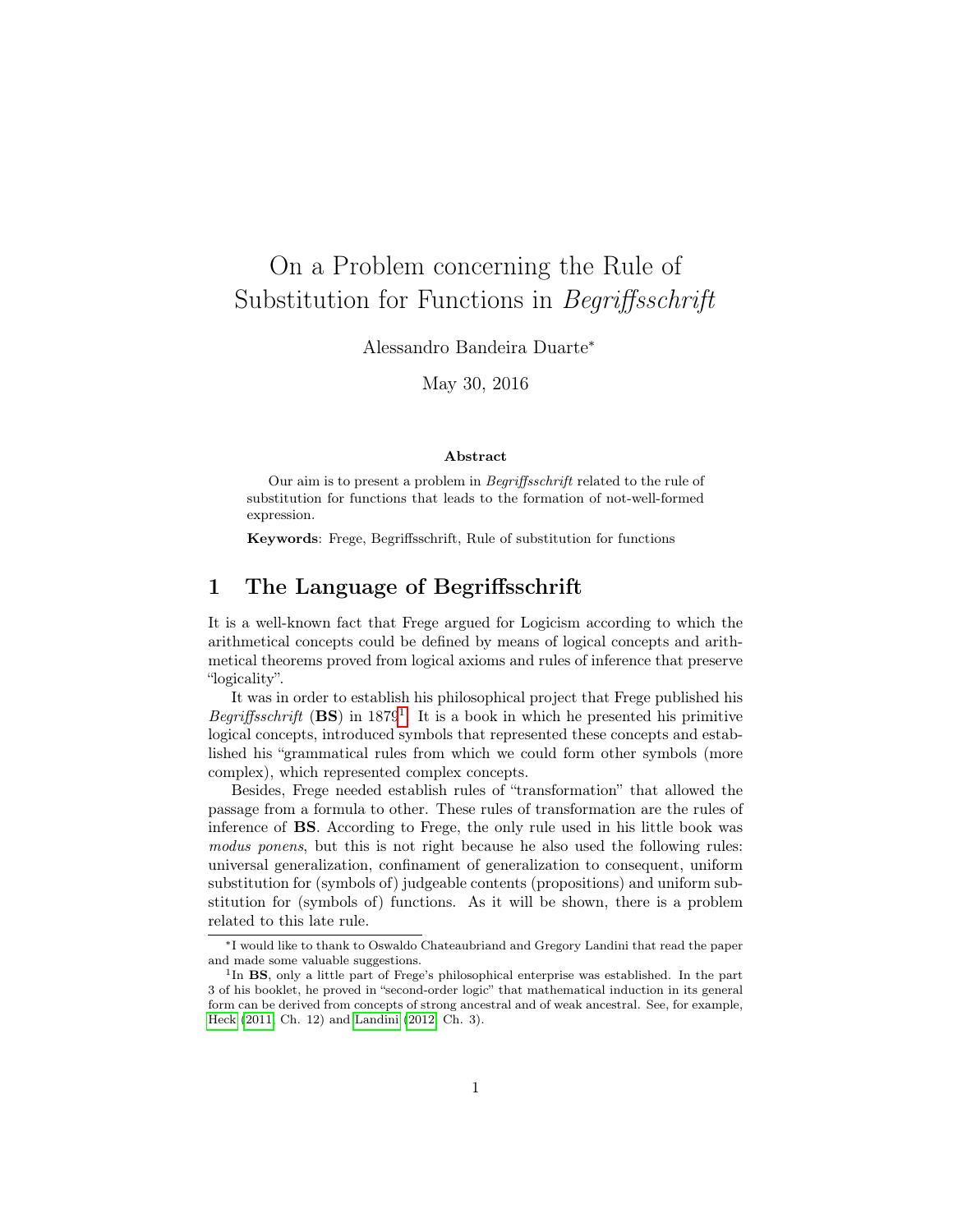### 1.1 The Logical Primitives

In BS, the logical primitives are the following: implication (conditional), nega-tion, identity of content, universal generalization<sup>[2](#page-1-0)</sup>. For each of these primitives, Frege introduced, respectively, the following symbols:

Implication:  $\mathcal{I}$ 

Negation:  $\overline{a}$ 

Identity of Content: ≡

#### Universal Generalization:  $\mathfrak{g}^{-3}$  $\mathfrak{g}^{-3}$  $\mathfrak{g}^{-3}$

Moreover Frege assume Latin letters as a kind of variable, expressing universal- $ity<sup>4</sup>$  $ity<sup>4</sup>$  $ity<sup>4</sup>$ .

There are also in BS two symbols that do not play any semantic role. These symbols are the judgement stroke and the content stroke represented, respectively, by symbols:  $\vdash$  and  $\bot$ . We do not go in details about the judgement stroke, but it is important to mention the syntactic role played by the content stroke.

Firstly, and this is a crucial aspect related to the problem we want to explain, the content stroke can only be attached to symbols expressing a judgeable content, that is to say, to contents which are able to be true or  $false<sup>5</sup>$  $false<sup>5</sup>$  $false<sup>5</sup>$ .

Secondly, in BS the content stroke is used to express different formulas, without which this would not be possible. To observe this, let us see how are expressed the formulas (1)  $(a \supset (b \supset c))$  and (2)  $((a \supset b) \supset c)$  (contemporary language) in the language of BS:

$$
\begin{bmatrix} c \\ b \\ a \end{bmatrix} \tag{1*}
$$

$$
(a+b)c = ac + bc.
$$

<span id="page-1-0"></span><sup>&</sup>lt;sup>2</sup>In addition to them, Frege introduced the notions of function and argument.

<span id="page-1-2"></span><span id="page-1-1"></span><sup>&</sup>lt;sup>3</sup>The higher-order quantification is also expressed in **BS**:  $\sqrt{ }$ <sup>f</sup>

<sup>&</sup>lt;sup>4</sup>"The symbols customarily used in the general theory of magnitudes fall into two kinds. The first consists of the letters, each of which represents either a number left undetermined or a function left undetermined. This indeterminateness makes it possible to use letter for expression of the general validity of propositions, as in

The other kind consists of such symbols as  $+$ ,  $-$ ,  $\sqrt{$ , 0, 1, 2; each of which has its own specific meaning" [\(Frege, 1972,](#page-6-2) p. 111)

<span id="page-1-3"></span><sup>&</sup>lt;sup>5"</sup> The horizontal stroke, which is part of the symbol  $\Box$ , ties the symbols which follow it into a whole; and the assertion, which is expressed by means of the vertical stroke at the left end of the horizontal one, relates to this whole. Let us call the horizontal stroke the content stroke, the vertical one the judgement stroke. The content stroke serves to relate any sign to the whole formed by the symbols that follow the stroke. Whatever follows the content stroke must always have an assertible content" [\(Frege, 1972,](#page-6-2) p.112).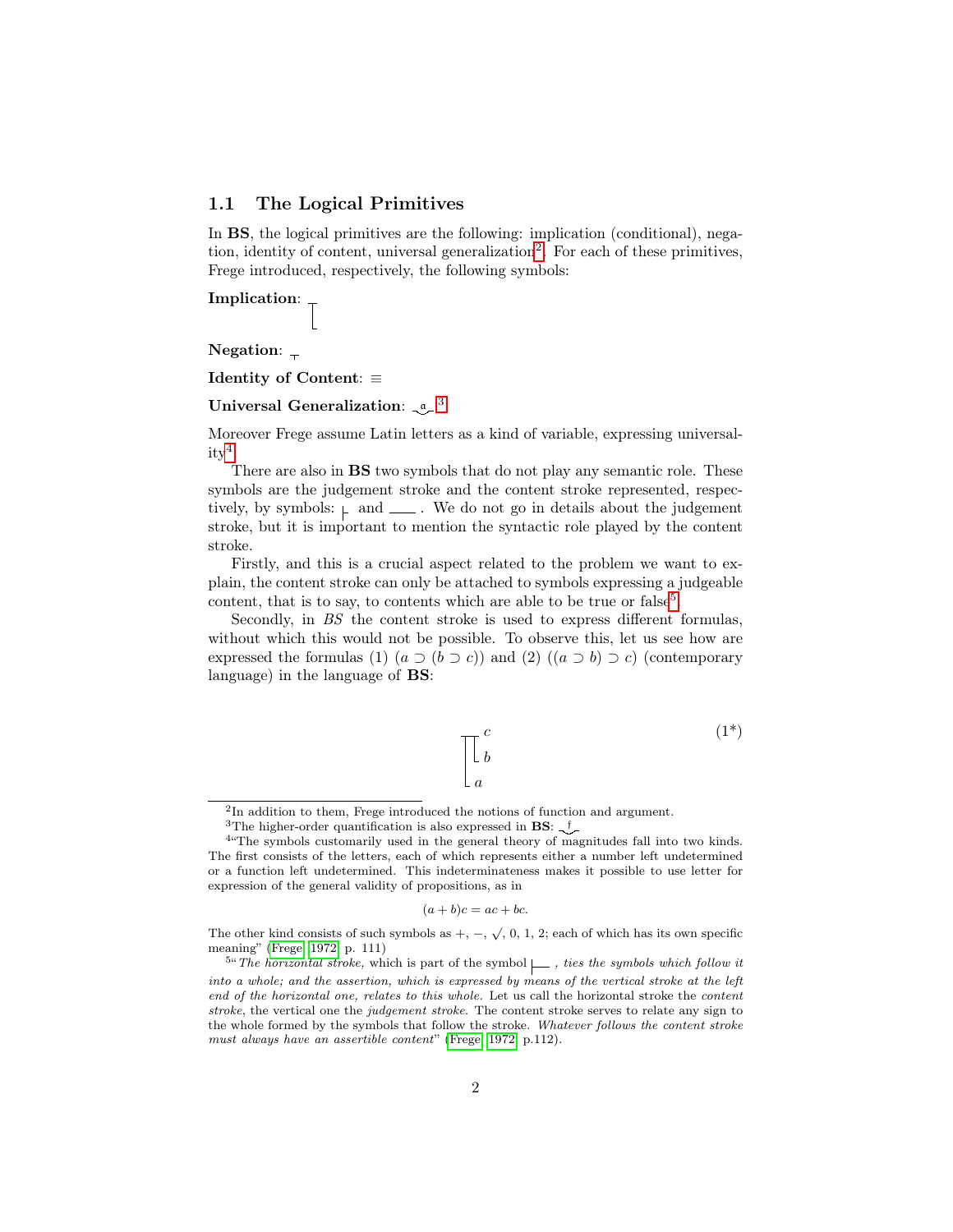

In  $(1^*)$ , a conditional stroke — the long vertical stroke — tie the content strokes of 'b' and 'c' and other conditional stroke tie the content strokes of 'a' and '<sub>r</sub> c'.  $\lfloor b \rfloor$ 

In  $(2^*)$ , the process of formation is different. In first place, the content strokes of  $a'$  and  $b'$  are tied by conditional one and only after the content strokes of  $\div b'$  and  $\div c'$  are tied by the conditional. What allows these different formations  $\lfloor a$ 

is the content stroke.<sup>[6](#page-2-0)</sup>. Without it, the formulas  $(1^*)$  and  $(2^*)$  would not be expressible in the language. We would just have something like this:

$$
\begin{array}{c} c \\ | \\ b \\ a^7 \end{array}
$$

It is also important to analyze the identity of content. This primitive concept represented by '≡' is applied to the symbols that express both judgeable and non-judgeable contents. And this is a crucial aspect of the nature of the problem we are going to analyze in relation to the rule of substitution for functions<sup>[8](#page-2-2)</sup>.

#### 1.2 The Inference Rules

According to Frege, the only inference rule of BS is the modus ponens, which is represented as follows:

> b a a b

But he used other rules of inference. For example, the rule of universal generalization: from  $\varphi(a)$  infer  $\varphi(a)$ . Another rule used is the confinament of

and

<span id="page-2-1"></span><span id="page-2-0"></span> $^6\mathrm{Here}$  'a',<br>'b' e 'c' must necessarely express jug<br>deable contents.

<sup>7</sup>Frege could have used parenthesis to express those two different formulas, but it is not clear to me how he could express the universality.

<span id="page-2-2"></span><sup>&</sup>lt;sup>8</sup>The following expressions are well-formed in **BS**: ' $(2+2 \equiv 4) \equiv (3+3 \equiv 6)$ ' and '2+2  $\equiv 4$ '.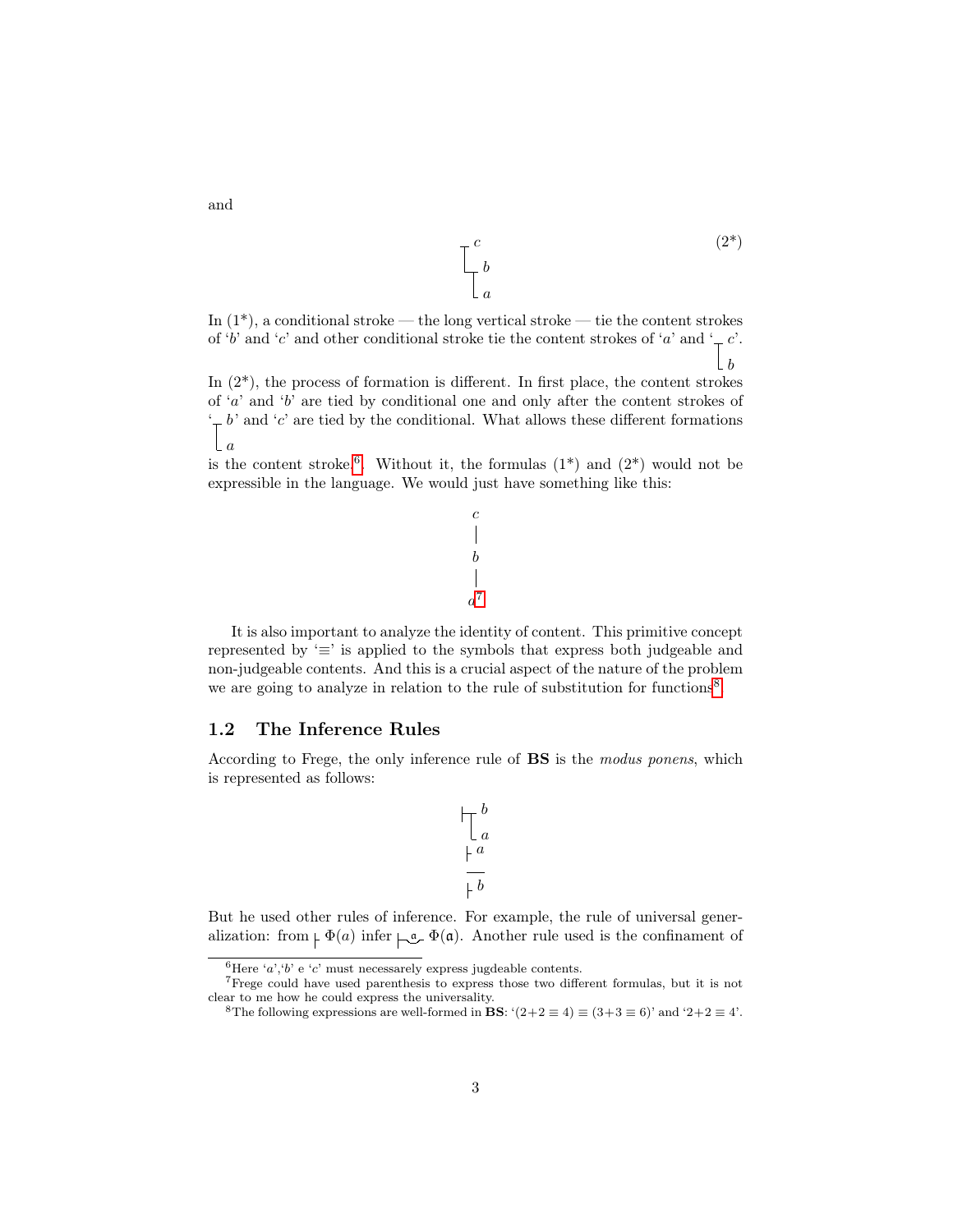generalization to consequent: from  $\Box$   $\Phi(a)$ A , to infer  $\Box_{\mathfrak{a}} \Phi(\mathfrak{a})$ A , if the  $'a'$  does

not occur in 'A'.

Besides these two mentioned, Frege used the rule of substitution for propositions. For example, from the axiom 1 of BS



replacing 'a' for 'b' in the Axiom 1. We can replace, in a uniform way, any "propositional" letter  $(Latin letter)^9$  $(Latin letter)^9$  that occurs in a formula by any other letter or well-formed formula which expresses a judgeable content.

a

In BS Frege also admitted a rule of substitution for functions. Thus, for example, from axiom 58

$$
\prod_{\mathfrak{a}} f(c) \tag{Axiom 58}
$$

we can get the following formula

$$
\begin{bmatrix}\ng(c) \\
h(c) \\
\hline\n\end{bmatrix}
$$
\n
$$
\begin{bmatrix}\ng(a) \\
h(a)\n\end{bmatrix}
$$

by replacing the function  $-g(\Gamma)$  for  $f(\Gamma)$ , where 'Γ' represents the place of  $\lfloor h(\Gamma) \rfloor$ 

argument.

## 2 The Problem

The problem we have rediscovered is related to the following replacement for functions that Frege made in **BS**: to substitute  $\Gamma$  for  $f(\Gamma)^{10}$  $f(\Gamma)^{10}$  $f(\Gamma)^{10}$ . . This kind of

<span id="page-3-0"></span><sup>9</sup>There is an ambiguity in the use of Latin letters. Sometimes, they stand for assertible contents, but sometimes they refer to non-assertible contents. See the formulas 58, 67, 68, 120, 121, 122.

<span id="page-3-1"></span> $10$ <sup>c</sup> $\Gamma$ ' would express a function whose value is its own argument.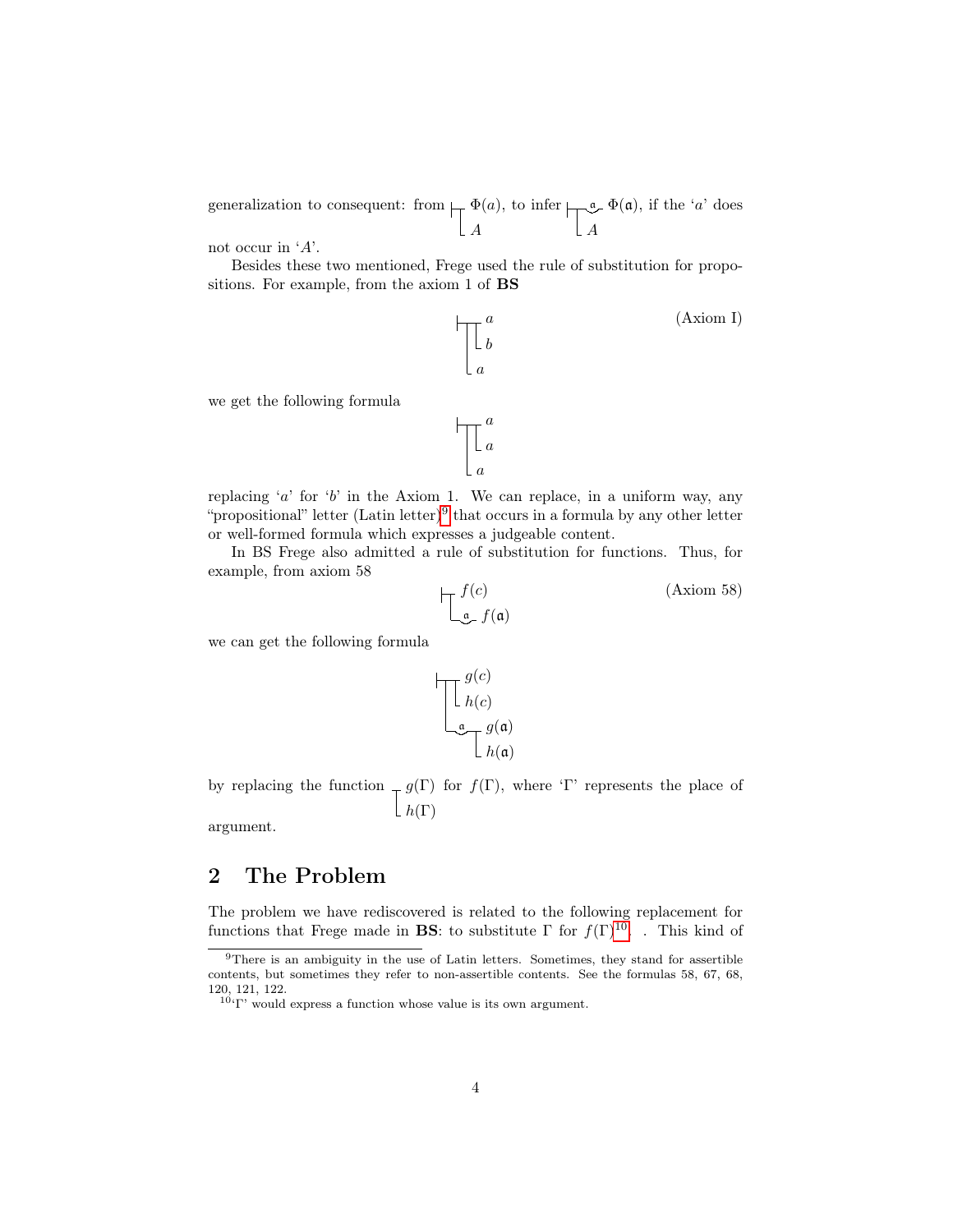substitution is used, for example, in the proof of Theorem 75 of BS. Frege defines the notion of hereditary:

$$
\Vdash \left[\left(\begin{array}{c} \mathcal{F}(\mathfrak{a}) \\ \begin{array}{c} \mathcal{F}(\mathfrak{a}) \\ \end{array} \\ F(\mathfrak{d}) \end{array}\right) \equiv \frac{\delta}{\alpha} \left(\begin{array}{c} F(\alpha) \\ f(\delta, \alpha) \end{array}\right) \right]
$$
(Her)

From this definition, which is introduced through the identity of content, Frege wants to obtain the following conditional

$$
\begin{array}{c}\n\int_{\alpha}^{\delta} \binom{F(\alpha)}{f(\delta,\alpha)} \\
\frac{\mathfrak{G}}{\Gamma(\mathfrak{d})} \int_{F(\mathfrak{d})}^{F(\mathfrak{a})} f(\mathfrak{a})\n\end{array}
$$

For this he used the axiom 52 of BS

$$
\prod_{c \in [c]} f(d)
$$
 (Axiom 52)  

$$
\left[ \begin{array}{c} f(d) \\ f(c \end{array} \right]
$$

and made the following substitutions:: ' $Q_{\text{max}} F(\mathfrak{a})$  $f(\mathfrak{d}, \mathfrak{a})$  $F({\mathfrak d})$ ' for ' $c'$ , ' δ α  $\int_0^F(\alpha)$  $f(\delta,\alpha)$  for

'd' and 'Γ' for ' $f(\Gamma)$ '. With this, we get the formula

δ

$$
\begin{bmatrix}\n\int_{\alpha}^{\delta} \binom{F(\alpha)}{f(\delta,\alpha)} & (T) \\
\int_{-\infty}^{\infty} \frac{a}{f(\mathfrak{d})} F(\mathfrak{a}) & \\
F(\mathfrak{d}) & \\
\end{bmatrix}
$$
\n
$$
\begin{bmatrix}\n\int_{-\infty}^{\infty} \frac{a}{f(\mathfrak{d})} F(\mathfrak{a}) & \\
f(\mathfrak{d}, \mathfrak{a}) & \frac{\delta}{\alpha} \binom{F(\alpha)}{f(\delta,\alpha)} \\
F(\mathfrak{d}) & \end{bmatrix} \equiv \int_{\alpha}^{\delta} \binom{F(\alpha)}{f(\delta,\alpha)} \bigg|_{\alpha}.
$$

Applying modus ponens between (Her) and (T), we arrive at the desired condi- $\text{tional}^{11}$  $\text{tional}^{11}$  $\text{tional}^{11}$ 

<span id="page-4-0"></span><sup>&</sup>lt;sup>11</sup>All the definitions of **BS** have the following form:  $\Vdash$   $(A \equiv B)$ , where 'A' is the *definiens* and 'B', the definiendum. From his definitions and using the axiom 52, already mentioned,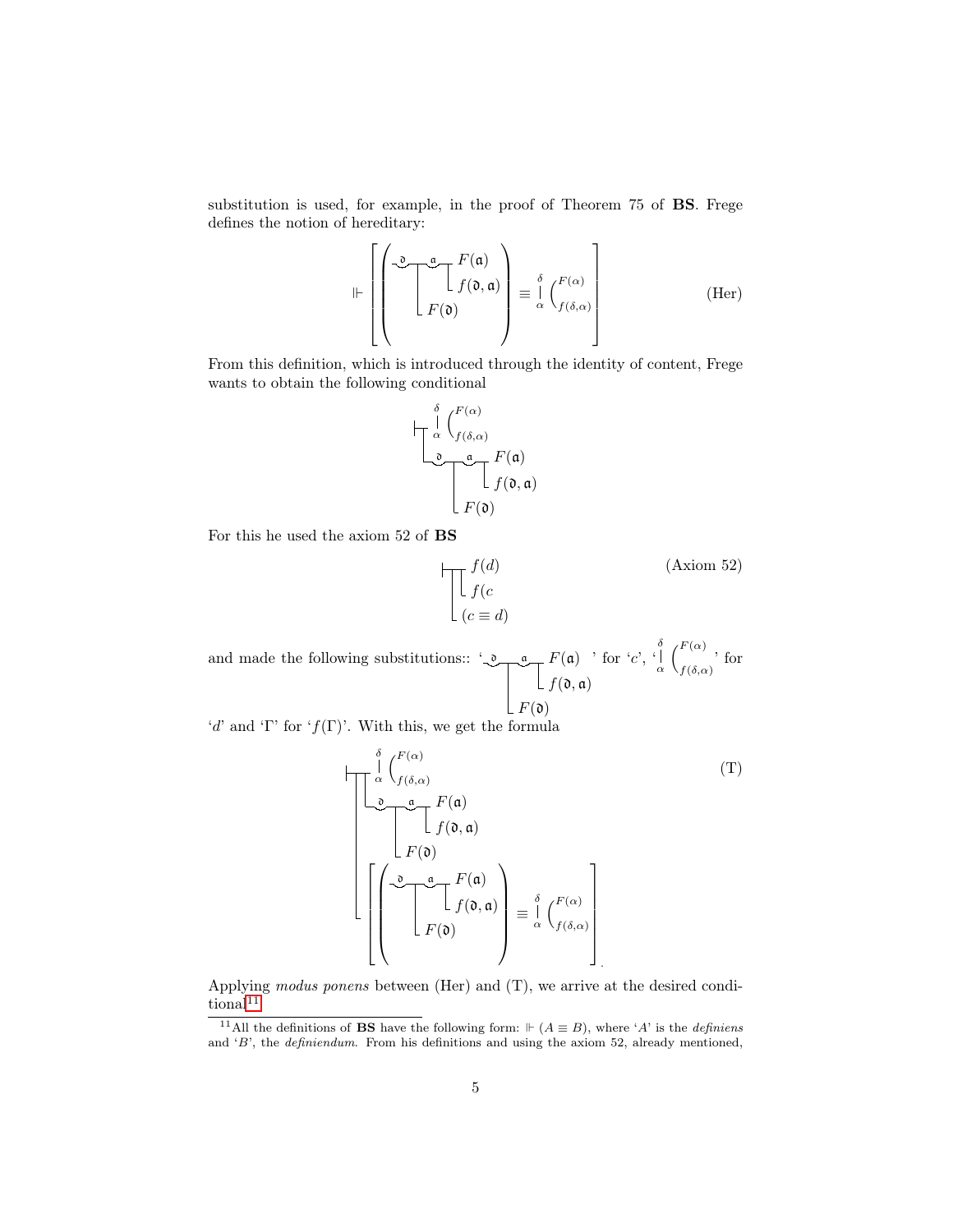As already mentioned, the problem lies in replacing of 'Γ' for  $f(\Gamma)$ '. This substitution is valid only when 'c' and 'd' are replaced by judgeable contents in the axiom 52. If 'c' e 'd' are substituted by non-judgeable contents, say, 'x' e 'y', so the following instance of axiom 52

$$
\begin{array}{c}\n\begin{bmatrix}\ny \\
x \\
(x \equiv y)\n\end{bmatrix}\n\end{array}
$$

is not true, because ' $\frac{y}{x}$  and ' $\frac{y}{y}$  are not well-formed. Remember that the stroke of content can only be attached to symbols that express judgeable contents, but we assume that 'x' and 'y are non-judgeable contents.

One possible answer to this problem could be: in BS there are only symbols that express judgeable contents. However, this conflicts with the definitions of strong ancestral, weak ancestral and functional relation<sup>[12](#page-5-0)[13](#page-5-1)</sup>. Moreover, Frege

and theorem 57 — 
$$
f(c) \longrightarrow
$$
 Frege intent to get the conditionals: 
$$
\begin{array}{c} B \in \mathbb{R} \\ A \subset B \end{array}
$$

method that Frege maintained in Grundgesetze der Arithmetik. The substitution for functions in the example above has the aim to eliminate the symbol 'f()'. In this case, the symbol ' $\equiv$ ' would behave like a kind of equivalence. Nevertheless, we can not assume that '≡' has exactly the meaning of the equivalence, because teh following is not provable in **BS**:  $\Box$   $(a \equiv b)$ . As



c

far as I know, [\(Landini, 1996\)](#page-6-3) was the first to realize this. See also [\(Chateaubriand, 2001\)](#page-6-4) and [\(Duarte, 2009\)](#page-6-5).

<span id="page-5-0"></span> $12$ In fact, Frege is very much explicit about the existence of non-judgeable contents in **BS**: "If, in an expression (whose content need not be assertible), a simple or complex symbols occur in one or more places and we imagine it as repleceable by another [symbol] (but the same one each time) at all or some of these places, then we call the part of expression that shows itself invariant funder such replacement a function and the repleceable part its argument [\(Frege,](#page-6-2) [1972,](#page-6-2) p. 127) .

<span id="page-5-1"></span> $13\text{By}$  via of email, Gregory Landini mentioned that the following substitution in the axiom 52 would result in the same problem I have pointed out here, namely:  $\frac{1}{x} \Gamma'$  for  $f(\Gamma)'$ . From

this substitution, it is obtained the formula:

$$
\begin{array}{c}\n a \\
 c \\
 c \\
 c \\
 c\n \end{array}
$$

But, the formula

 $(d)$